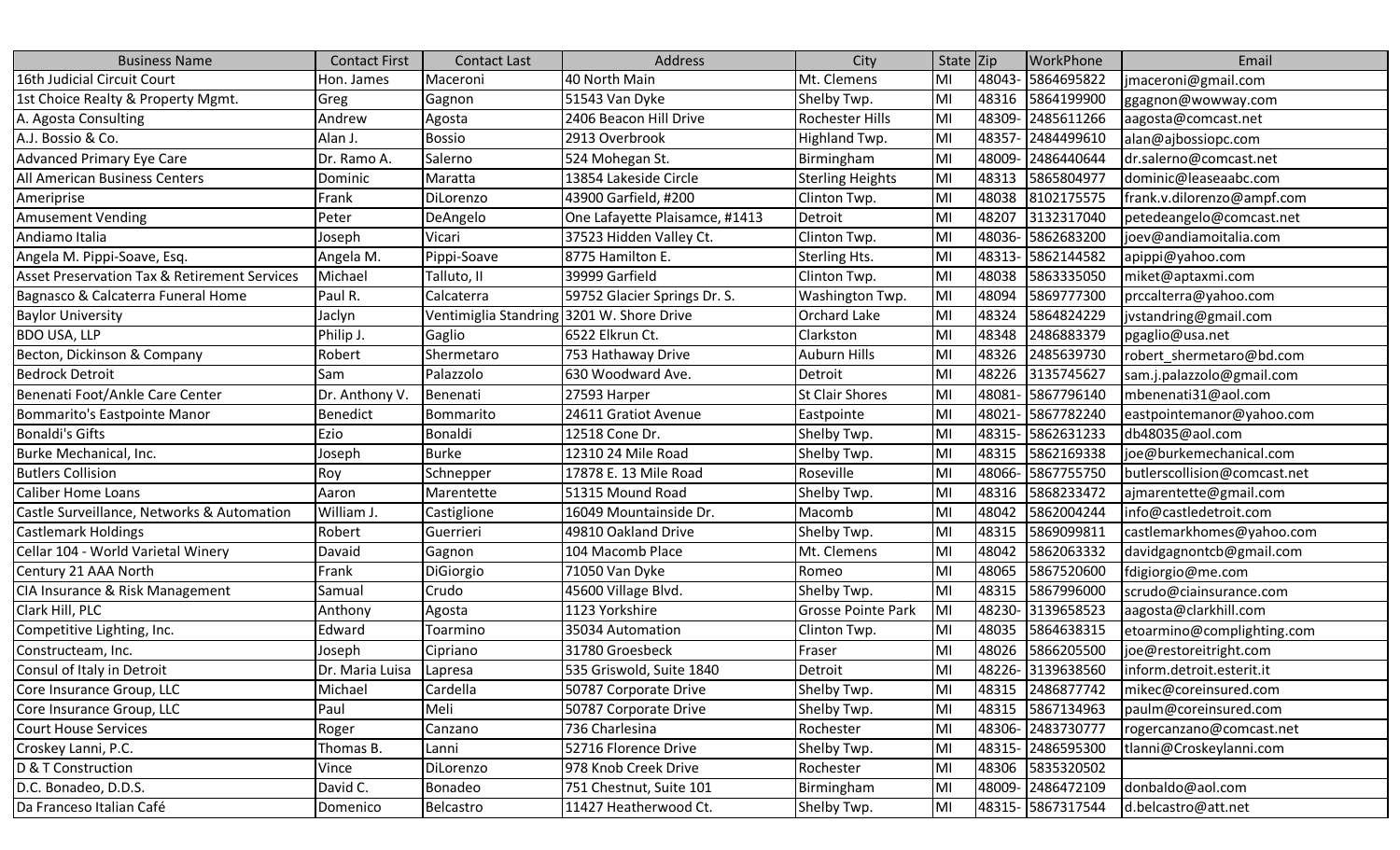| DeCarlo's Banquet Ctr.               | Gary A.     | DeCarlo          | 6015 E. 10 Mile Road        | Warren                  | MI | 48091  | 5867596500        | garydecarlo@outlook.com             |
|--------------------------------------|-------------|------------------|-----------------------------|-------------------------|----|--------|-------------------|-------------------------------------|
| DeCarolis Dental Assoc., PC          | Dr. John A. | <b>DeCarolis</b> | 2250 Chestnut Drive         | <b>Bloomfield Hills</b> | MI | 48304  | 2486453700        | decarolisdental@comcast.net         |
| Dena Maries Salon                    | Patricia    | Piccinini        | 35526 Sunset Drive          | <b>Sterling Heights</b> | MI | 48312  | 5863837812        | pap39 @yahoo.com                    |
| Dr. Peter M. Torrice                 | Dr. Peter   | Torrice          | 22713 Lakeshore Dr.         | St. Clair Shores        | MI | 48080  | 5867798600        | Ptorrice@yahoo.com                  |
| Dream Limousine, Inc.                | John        | Guerrieri        | 49810 Oakland Drive         | Shelby Twp.             | MI | 48315  | 5864634326        | john@dreamviplimo.com               |
| <b>DTE Energy</b>                    | Jerry       | Norcia           | C/O Kelly Gardner           | Detroit                 | MI | 48226  | 3132356444        | jerry.norcia@dteenergy.com          |
| Dun & Bradstreet                     | Joseph A.   | Pascaretta       | 44174 Astro Drive           | <b>Sterling Heights</b> | MI | 48314  | 2487094794        | joseph@pascaretta.com               |
| <b>Duo-Care Carpet Cleaning</b>      | Joseph P.   | Divozzo          | 51620 Oro Drive             | Shelby Twp.             | MI | 48315  | 5862639930        | jdivozzo@gmail.com                  |
| Duo-Care Carpet Cleaning             | Michael     | Divozzo          | 51620 Oro Drive             | Shelby Twp.             | MI | 48315  | 5863212353        | mdivozzo@gmail.com                  |
| Duro Construction Co., Inc.          | Peter       | Marrocco         | 11421 Heatherwood Court     | Shelby Township         | MI | 48315  | 5867261800        | durocon@comcast.net                 |
| Elite Photographic Studio            | James       | Schmelzer        | 16313 White Water           | Macomb                  | MI | 48042  | 5862065176        | elitefoto@icloud.com                |
| Ewing Irrigation & Landscape Supply  | Ross        | <b>Buffa</b>     | 6626 Sims DR                | <b>Sterling Hgts.</b>   | MI | 48313  | 5865884025        | rbuffa@ewingirrigation.com          |
| E-Zee Set Wood Products              | Gerald      | Magnotte         | 21650 Coolidge Hwy.         | Oak Park                | MI | 48237  | 2483980090        | gmagnotte12@gmail.com               |
| Fern Hill Golf Club                  | Dario       | Lanni            | 17600 Clinton River Rd.     | Clinton Twp.            | MI | 48038  | 5862864700        | dario@fernhillgc.com                |
| Fiat Chrysler Automobiles            | Michael R.  | Notte            | 48728 Jamie Cir.            | Shelby Twp.             | MI | 48317  | 5864973943        | mrn219@att.net                      |
| <b>Financial Security Corp.</b>      | Valerio     | Poliuto          | 40355 Emerald Lane E.       | Clinton Twp.            | MI | 48038  | 5864650070        | vpoliuto@comcast.net                |
| First Financial Coaching, Inc.       | Jeffrey     | Furest           | 144 South Main St.          | Mt. Clemens             | MI | 48043  | 5862017992        | jeffcfurest@firstfinancialcoach.com |
| First Independent Agency             | Edward M.   | Wolf             | 15945 Canal Rd.             | Clinton Twp.            | MI | 48038  | 9372323276        | ewolf7195@gmail.com                 |
| <b>First State Bank</b>              | Matthew     | <b>Baffo</b>     | 117 Moran Road              | Grosse Pte. Farms       | MI | 48236  | 5868728885        | mbaffo@fsb.bank                     |
| <b>First State Bank</b>              | Alfred      | <b>DeFlaviis</b> | 24300 Little Mack           | St. Clair Shores        | MI | 48080  | 5864456615        | adeflaviis@fsb.bank                 |
| First State Bank                     | Vito        | Pianello         | 11556 26 Mile Road          | Washington Twp.         | MI | 48094  | 5866757054        | vpianello@fsb.bank                  |
| <b>Florence Cement Company</b>       | Angelo S.   | Lanni            | 51515 Corridor              | Shelby Twp.             | MI | 48315- | 5869972666        | angeloslanni@florencecement.com     |
| Foley & Lardner LLP                  | Mark        | Aiello           | 500 Woodward Ave, Ste. 2700 | Detroit                 | MI | 48226- | - 3132347126      | maiello@foley.com                   |
| <b>Fontana Construction</b>          | Frank       | Giannetti        | 6340 Sims Dr                | <b>Sterling Heights</b> | MI | 48313  | 8105609377        | Fontanacon@gmail.com                |
| Frank Coppola, CPA, PC               | Frank       | Coppola          | 15985 Canal Rd., Suite 1    | Clinton Twp.            | MI | 48038- | 5862285800        | taxmanfj@yahoo.com                  |
| Futura Custom Kitchen, Inc.          | Frank       | Scalzi           | 2929 John B                 | Warren                  | MI | 48091  | 3133691511        | frankscalzi@yahoo.com               |
| <b>Gallo Companies</b>               | Frank       | Gallo            | 39497 Vinnie Drive          | Clinton Twp.            | MI | 48038- | 8104992302        | frank@gallocompanies.com            |
| <b>Gallo Companies</b>               | Tony J.     | Gallo            | 6303 26 Mile Road, #200     | Washington              | MI | 48094  | 5867867600        | tony@gallocompanies.com             |
| <b>Genesis Cadillac Chevrolet</b>    | Christopher | DiGiuseppe       | 19900 E. 9 Mile Road        | St. Clair Shores        | MI | 48080  | 5865411524        | chrisd@genesiscadillac.com          |
| Giarmarco, Mullins & Horton P.C.     | Julius H.   | Giarmarco        | 101 W. Big Beaver Rd, #1000 | Troy                    | MI | 48084  | 2484577200        | jhg@disinherit-irs.com              |
| Gompers, Cornish & Barr Insurance    | Frank A.    | Mercurio         | 22955 21 Mile Road          | Macomb                  | MI | 48042  | 5869492300        | fmercurio@gcbinsurance.com          |
| Goodman Venegas Insurance Agency     | Andrea      | Accica           | 2800 Livernois, Suite 170   | Troy                    | MI |        | 48083 5867409090  | aaccica2@gmail.com                  |
| <b>Great Lakes Wealth Planning</b>   | Sam P.      | Ventimiglia      | 35746 Harper Ave.           | Clinton Twp.            | MI | 48035  | 5867736800        | sam.ventimiglia@lpl.com             |
| <b>H&amp;R Block</b>                 | Enzo        | Paglia           | 4989 Skyline Lane           | Washington              | MI | 48094  | 2485280755        | epaglia1@comcast.net                |
| Hall Financial                       | Alexandria  | Salvaggio        | 700 Tower Drive, Suite 500  | Troy                    | MI | 48098  | 5866108770        | alexandria.salvaggio@gmail.com      |
| <b>Hard Rock Stone Works</b>         | David       | Cercone          | 44038 Phoenix Dr.           | <b>Sterling Heights</b> | MI | 48314  | 5865327763        | dave@hardrockstoneworks.com         |
| Henry Ford Macomb Hospital           | Tina        | Lavinio-Mattinen | 15855 Nineteen Mile Rd.     | Clinton Twp.            | MI | 48038  | 5862632968        | cmattin8@hfhs.org                   |
| Highlands Restaurant/Olin Restaurant | Raymond     | Confer           | 12119 Forest Glen Lane      | Shelby Twp.             | MI | 48315  | 5865312335        | rconfer52@comcast.net               |
| Hinman & DiCicco PLC                 | Lucia       | <b>DiCicco</b>   | 5108 23 Mile Road           | Shelby Twp.             | MI |        | 48316- 5865804665 | lucia@hinmandiciccoplc.com          |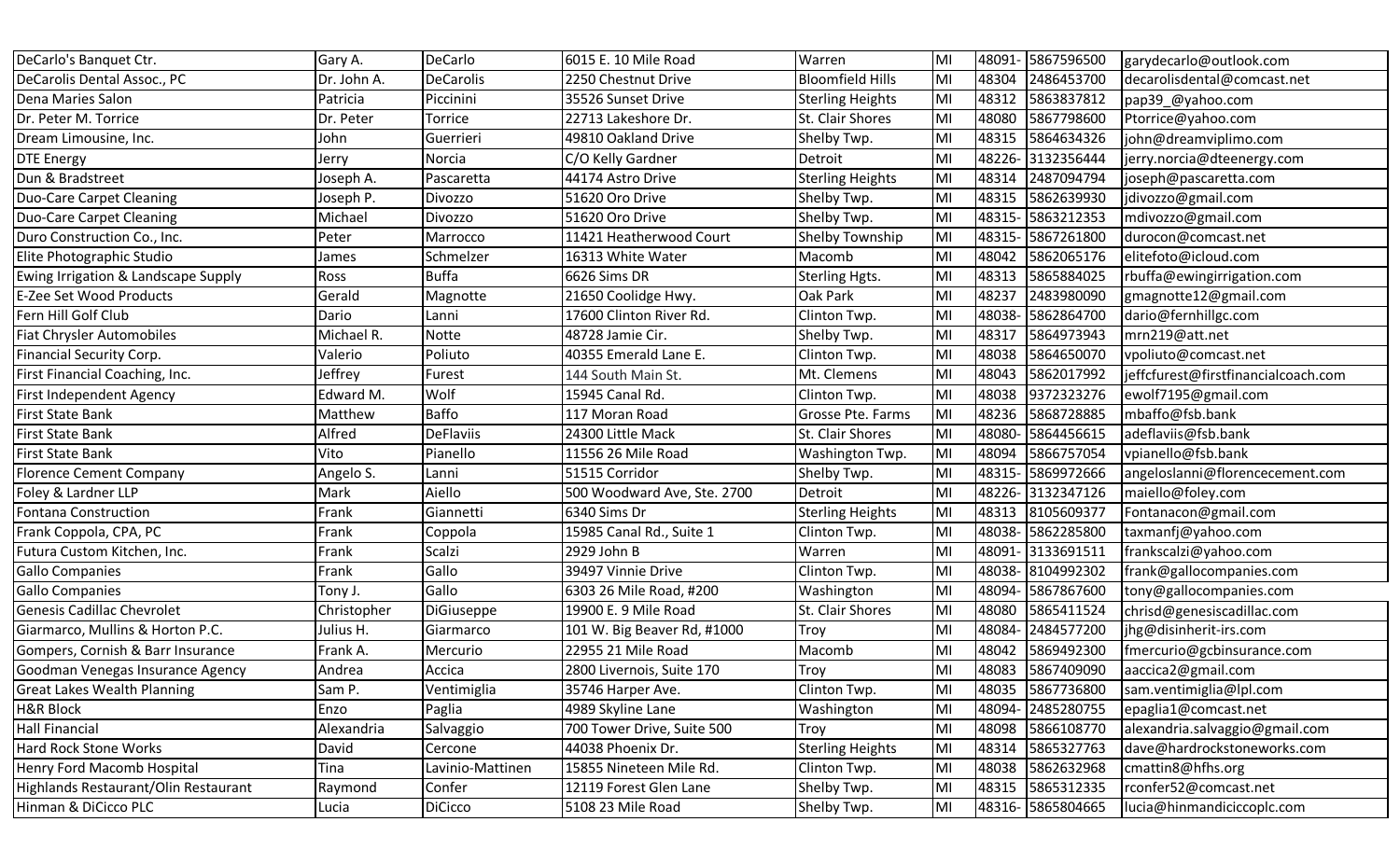| Horizon Bank                                        | Joseph       | <b>DiCicco</b> | 2555 Crooks Road, #100            | Troy                    | MI  | 48084 | 2487812587        | JDiCicco@horizonbank.com           |
|-----------------------------------------------------|--------------|----------------|-----------------------------------|-------------------------|-----|-------|-------------------|------------------------------------|
| Icon Development, Inc.                              | Benedetto    | Sorrentino     | 35520 Forton Ct.                  | Clinton Twp.            | MI  | 48035 | 5862956116        | heidim@iconbldg.com                |
| Imagio Glass Design                                 | Paula        | Badalamente    | 42778 Mound Road                  | <b>Sterling Heights</b> | MI  | 48314 | 2488254697        | paula@imagioglass.com              |
| <b>IMAGIO Glass Design</b>                          | Michael      | Dentamaro      | 42778 Mound Road                  | <b>Sterling Heights</b> | MI  | 48314 | 2488254697        | michael@imagioglass.com            |
| Interior Designs by Suzanne, LLC                    | Suzanne      | Adamek         | 48723 Southway Dr.                | Macomb                  | MI  | 48044 | 5867645653        | interiordesignsbysuzanne@gmail.com |
| Ishbia & Gagleard, P.C.                             | Michael      | Gagleard       | 251 Merrill St., 2nd Floor        | Birmingham              | MI  | 48009 | 2486478590        | mag@iglawfirm.com                  |
| Italian American Cultural Society                   | John         | Lolacono       | 43843 Romeo Plank                 | Clinton Twp.            | MI  | 48038 | 5862283030        | iacs@iacsonline.com                |
| Italian Tribune Newspaper                           | Dominic J.   | LaRosa         | 13515 Parkridge Dr.               | Shelby Twp.             | MI  | 48315 | 5869158898        | dominiclarosa@yahoo.com            |
| J.P. Morgan                                         | Gary         | Minoletti      | 28039 Lansdowne Dr.               | Harrison Twp.           | lMI | 48045 | 5867036494        | minogary@gmail.com                 |
| <b>Just Cruises &amp; Vacations</b>                 | Matthew D.   | Cervone        | 43277 Garfield                    | Clinton Twp.            | MI  | 48038 | 5868407447        | matt@justcruises.com               |
| Keller Williams Realty Lakeside                     | Joseph A.    | lacona         | 45609 Village Blvd.               | Shelby Twp.             | MI  | 48315 | 5865320500        | myrealtor@joeiacona.com            |
| Keller Williams Realty Lakeside                     | Dominic G.   | <b>Torres</b>  | 45609 Village Blvd.               | Shelby Twp.             | MI  | 48315 | 5866851183        | dominictorres@kw.com               |
| Kerr Russell & Weber, PLC                           | John D.      | Gatti          | 500 Woodward Ave, Ste. 2500       | Detroit                 | MI  | 48226 | 3139610200        | jgatti@kerr-russell.com            |
| Kerr, Russell & Weber, PLLC                         | Kenneth      | Lombardo       | 500 Woodward Ave, Suite 2500      | Detroit                 | MI  | 48226 | 3139610200        | krl37@comcast.net                  |
| Killer Creations Photography &                      | Michael      | Peraino        | 642 S. Main                       | Clawson                 | MI  | 48017 | 7346343880        | Info@killercreations.net           |
| . D'Agostini & Sons                                 | Antonio      | D'Agostini     | 14801 23 Mile Road                | Macomb                  | MI  | 48042 | 5867815800        | tdagostini@ldagostini.com          |
| Leo Terzo Agency-Farm Bureau Insurance              | Leo          | Terzo          | 6003 26 Mile Road                 | Washington              | MI  | 48094 | 5867454025        | lterzo@fbinsmi.com                 |
| Licata's Nail Studio                                | Anthony C.   | Licata, III    | 16751 21 Mile Road                | Macomb                  | MI  | 48042 | 5867182255        | acl.iii@comcast.net                |
| Lochmoor Automotive Group, Inc.                     | Agostino     | Russo          | 19600 Westchester                 | Clinton Township        | MI  | 48038 | 3138863000        | agostino russo@comcast.net         |
| Lotito & Lazzara, PC                                | David A.     | Lazzara        | 22525 Hall Road, Ste. A           | Macomb                  | MI  | 48042 | 5864680200        | David.Lazzara@cpanerds.com         |
| Lucido & Manzella, P.C.                             | Vince        | Manzella       | 39999 Garfield                    | Clinton Twp.            | MI  | 48038 | 5862283900        | attorneymanzella@lucidolaw.com     |
| Lucido Insurance                                    | Peter J      | Lucido, III    | 16717 Fays Court                  | Macomb                  | MI  | 48042 | 5862868200        | peter@lucidoinsurance.com          |
| Lucido Insurance Agency                             | Joseph       | Lucido         | 39999 Garfield                    | Clinton Twp.            | lMI | 48038 | 5862868200        | joe@lucidoinsurance.com            |
| Lucido Real Estate                                  | Alex M.      | Lucido         | 19455 Mack Avenue                 | Grosse Pte. Woods       | MI  | 48236 | 3138821010        | alex@lucidorealestate.com          |
| Maceri Produce                                      | Lori         | Maceri         | 2637 Rusell                       | Detroit                 | MI  | 48307 | 5862160265        | Imaceri65@gmail.com                |
| <b>Macomb County Assistant Prosecutor</b>           | Steven R.    | Fox            | 1 S. Main Street                  | Mt. Clemens             | MI  | 48043 | 5864664115        | sf573@comcast.net                  |
| <b>Macomb County Circuit Court</b>                  | Hon. Julie   | Gatti          | 40 N. Main St., 4th Floor         | Mt. Clemens             | MI  | 48043 | 5864935752        | julie.gatti@macombgov.org          |
| <b>Macomb County Circuit Court</b>                  | Hon. Joseph  | Toia           | 40 N. Main                        | Mt. Clemens             | MI  | 48043 | 5864695147        | joetoialaw@gmail.com               |
| Macomb County Clerk/Register of Deeds               | Anthony      | Forlini        | 120 N. Main                       | Mt. Clemens             | MI  | 48043 | 5865302098        | aforlini@gmail.com                 |
| <b>Macomb County Government</b>                     | Giuseppe     | <b>Biondo</b>  | 1 S. Main St., 2nd Floor          | Mt. Clemens             | MI  | 48043 | 5864695703        | gabiondo@gmail.com                 |
| <b>Macomb County Prosecutor</b>                     | Peter J.     | Lucido         | 14601 Breza                       | Shelby Twp.             | MI  | 48315 | 5862063133        | peterjlucido@peterjlucido.com      |
| <b>Macomb County Treasurer</b>                      | Larry        | Rocca          | 38299 Moravian                    | Clinton Twp.            | MI  |       | 48036- 5868050425 | larocc98@yahoo.com                 |
| Maniaci Wealth Management of Raymond Jame Philip J. |              | Maniaci        | 18485 Teresa                      | Macomb                  | MI  | 48044 | 5862214955        | philip.maniaci@raymondjames.com    |
| MCM Learning, Inc.                                  | Ned R.       | Piccinini      | 31791 Sherman Avenue              | <b>Madison Heights</b>  | MI  | 47071 | 5863930000        | ned@mcmlearning.com                |
| Medical Mary HQ, LLC                                | Matthew      | Mauro          | 43530 Elizabeth Road              | Clinton Twp.            | MI  | 48036 | 5862557499        | medicalmaryhq@gmail.com            |
| <b>Messina Trucking</b>                             | Vito (Jerry) | Palazzolo      | 6386 Auburn Road                  | Shelby Twp.             | MI  | 48317 | 5867310150        | vito.palazzolo@cpa.com             |
| Metzler, Locricchio, Serra & Co.                    | Michael      | Locricchio     | 1800 W. Big Beaver Rd., Ste. #100 | Troy                    | MI  | 48084 | 2488229010        | mlocricchio@mlscocpa.com           |
| Michigan Box Company                                | Carl         | Fontana        | 26080 Salem Road                  | <b>Huntington Woods</b> | MI  | 48070 | 3138458950        | carlbfontana@gmail.com             |
| Michigan Floors, Inc.                               | Charles      | Promesso       | 43978 N. Gratiot                  | Clinton Township        | MI  |       | 48036- 5864656980 | mifloors@comcast.net               |
|                                                     |              |                |                                   |                         |     |       |                   |                                    |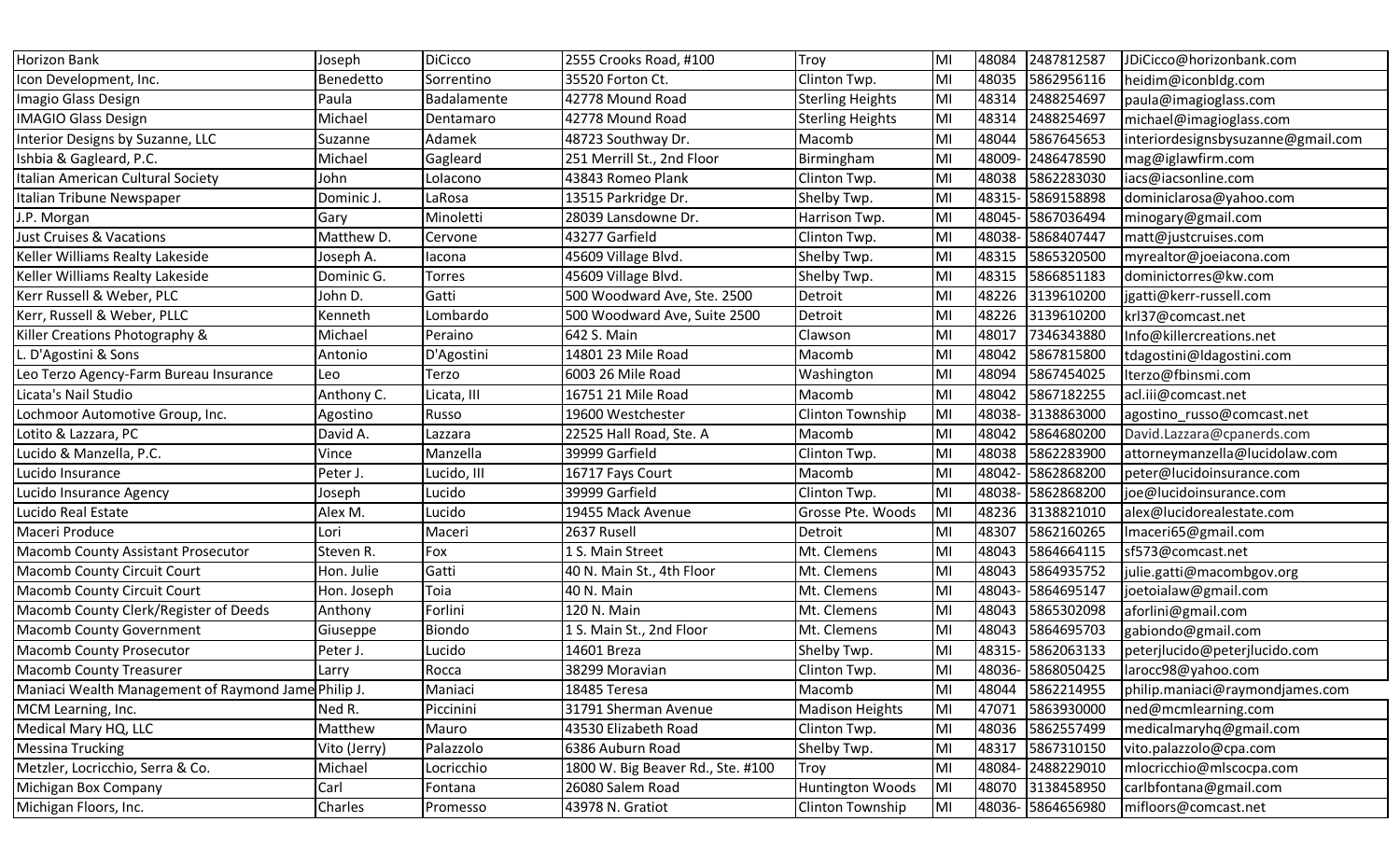| Mirage Catering, Inc.                     | John         | DiGiuseppe, Jr.  | 16980 18 Mile Road             | Clinton Twp.            | lMl                     |        | 48038- 5862282222 | john@themiragebanquets.com         |
|-------------------------------------------|--------------|------------------|--------------------------------|-------------------------|-------------------------|--------|-------------------|------------------------------------|
| My3Angels LLC                             | Juanita      | Hickmon          | 13305 Swan Lane                | Shelby Twp.             | Iмı                     | 48315  | 3139037745        | lexuscounts@yahoo.com              |
| MyEyeDr.                                  | Charles G.   | Shermetaro, O.D. | 48873 Hayes                    | Shelby Twp.             | MI                      |        | 48315- 5862472121 | csherm21@yahoo.com                 |
| Northwestern Mutual                       | Marty        | Pavlick          | 901 Wilshire, Suite 300        | Troy                    | MI                      | 48084- | 2489333908        | marty.pavlick@nm.com               |
| Northwestern Mutual                       | <b>Brian</b> | Rorai            | 14151 Lakeside Blvd. N, Ste A  | Shelby Twp.             | $\overline{\mathsf{M}}$ | 48315  | 5865328537        | brian.rorai@nm.com                 |
| <b>Nothing Bundt Cakes</b>                | Andrea       | Jones            | 14924 Hall Road                | <b>Sterling Heights</b> | MI                      | 48313  | 5868843666        | andrea.jones@nothingbundtcakes.com |
| Nunzio G. Provenzano, P.C.                | Nunzio       | Provenzano       | 23550 Harper Avenue            | St. Clair Shores        | MI                      | 48080  | 5864892802        | nunzio@nunzioprovenzanopc.com      |
| O & E Investments                         | Gino         | Esposito         | 33653 Clipper Ct.              | Chesterfield Twp.       | MI                      | 48047  | 5867168420        | gino33653@comcast.net              |
| <b>Oak Hills Construction</b>             | Peter A.     | Fuciarelli       | 43179 W. Kirkwood              | Clinton Twp.            | MI                      | 48093  | 8103437233        | pfuciarelli@yahoo.com              |
| <b>Oasis Senior Advisors</b>              | Victoria     | Jozefiak         | 52363 Storbaelt Ln.            | Macomb                  | MI                      | 48042  | 5865968523        | vjozefiak@youroasisadvisor.com     |
| Palumba Landscape, Inc.                   | Anthony J.   | Palumba          | 17902 Red Oaks                 | Macomb                  | MI                      | 48044  | 5864777813        | palombalandscape@gmail.com         |
| Park West Gallery                         | Albert P.    | Scaglione        | 29469 Northwestern Hwy.        | Southfield              | MI                      | 48034- | 2483542218        | donna@parkwestgallery.com          |
| Paul Anthony Homes                        | Paul/Dennis  | Olivieri         | 56812 Mound Rd.                | Shelby Twp.             | MI                      | 48316  | 5867867508        | paulanthonyhomes@comcast.net       |
| <b>Perfect View Blinds</b>                | John J.      | Gentilia         | 55 E. Long Lake Rd., PMB 105   | Troy                    | MI                      | 48085- | 2488792244        | john@perfectviewblinds.com         |
| Pet Supplies Plus                         | Jeffrey A.   | Bonanni          | 42475 Garfield                 | Clinton Twp.            | MI                      | 48038  | 5862269806        | jeffbonanni@gmail.com              |
| Petruzzello's Banquet & Conference Center | Frank        | Petruzzello      | 6950 Rochester Road            | Troy                    | MI                      | 48085- | 2488791000        | petrofrank@yahoo.com               |
| Philip P. Ruggeri and Assoc., PC          | Philip       | Ruggeri          | 43231 Schoenherr               | <b>Sterling Heights</b> | MI                      | 48313- | 5866850212        | pruggeri@ruggerilegal.com          |
| Physician                                 | Sal M.       | Varano           | P.O. Box 7891                  | <b>Bloomfield Hills</b> | MI                      | 48302- |                   | lifeisgood100@gmail.com            |
| Picano's Restaurant                       | Domenic      | Picano           | 3775 Rochester Rd.             | Troy                    | MI                      | 48083- | 2486898050        | monac@picanos.com                  |
| Piccirilli Restaurant                     | Umberto      | Piccirilli       | 52434 Windsor Ct.              | Shelby Twp.             | <b>MI</b>               | 48315  | 5867310610        | piccirilliinc@gmail.com            |
| Pilot Financial Group of Raymond James    | Ralph        | Koss             | 19176 Hall Road, Suite 100     | Clinton Twp.            | MI                      | 48038  | 5862214950        | ralph.koss@raymondjames.com        |
| <b>Pilot Property Group</b>               | Daniel       | Rubino           | 44400 Van Dyke Ave., Suite 100 | Sterling Heights        | MI                      | 48314  | 5862540900        | danrubino17@yahoo.com              |
| Premier Estate Planners, LLC              | Donald P.    | Carnaghi         | 16950 19 Mile Road, #4         | Clinton Twp.            | <b>MI</b>               | 48038- | 5862287772        | don@yourplanners.com               |
| Premier Estate Planners, LLC              | Thomas       | Mazza            | 16950 19 Mile Rd, Suite 4      | Clinton Twp.            | MI                      | 48038  | 5862287772        | tom@yourplanners.com               |
| <b>Professional Benefit Planners</b>      | James A.     | Milkey           | 31730 Hoover Rd. #C            | Warren                  | MI                      | 48093  | 5864458800        | jim@pbpi.net                       |
| Proforma Marketplace                      | Anthony M.   | Rubino           | 16224 E. 13 Mile Road          | Roseville               | MI                      | 48066  | 5868732905        | tony.rubino@proforma.com           |
| <b>Property Concepts</b>                  | Chris        | Poley            | 40570 Hayes Road               | Clinton Twp.            | MI                      | 48038  | 5862292954        | chris@mipropertyconcepts.com       |
| Randazzo Heating & Cooling                | Gasper       | Randazzzo        | 6627 Pond Dr.                  | Washington              | MI                      | 48064  | 5866023368        | gap@randazzohc.com                 |
| <b>RCC Web Media Agency</b>               | Charles      | Moran            | 76005 Van Dyke Ave.            | Romeo                   | MI                      | 48065  | 5863729986        | charles.m@rccwebmedia.com          |
| Remax First, Inc.                         | Stefano      | Militello        | 11654 Dearden                  | Warren                  | MI                      | 48093  | 5867928000        | steve@stevemilitello.com           |
| ReMax Suburban, Inc.                      | John         | DiPiazza         | 50316 Plum Lane                | Macomb                  | MI                      | 48044- | 5866342246        | jdipiazza@comcast.net              |
| <b>Resurrection Cemetery</b>              | George       | Horattas         | 18201 Clinton River Road       | Clinton Twp.            | MI                      |        | 48038- 5862263401 | ghorattas@mtelliott.com            |
| Retired                                   | Ray          | Cavaliere        | 8932 Tournament Drive          | Washington Twp.         | MI                      |        | 48095 5866045977  | rcavaliere@gmail.com               |
| Retired                                   | Philip       | D'Anna           | 38714 Woodmont                 | <b>Sterling Heights</b> | MI                      |        | 48310 2488758501  | pjdconsulting@aol.com              |
| Retired                                   | Ronald A     | DiBartolomeo     | 44280 Manitou Drive            | Clinton Twp.            | Mi                      |        | 48038- 5865318728 | rdibar@comcast.net                 |
| Retired                                   | David F.     | Galli            | 11261 Wilshire Dr.             | Shelby Twp.             | MI                      | 48315  | 2486705413        | dfgalli@gmail.com                  |
| Retired                                   | Timothy      | Monicatti        | 49576 Nautical Dr.             | Chesterfield            | MI                      | 48047  | 5868051479        | tsmonicatti@gmail.com              |
| Retired                                   | Andrew A.    | Seleno           | 21260 Mack Avenue #219         | <b>Grosse Pointe</b>    | MI                      | 48236  |                   | a2stroy@yahoo.com                  |
| Retired                                   | Sandra       | Tornberg         | 53794 Whitby Way               | Shelby Township         | MI                      |        | 48316 5869076631  | sandratornberg@comcast.net         |